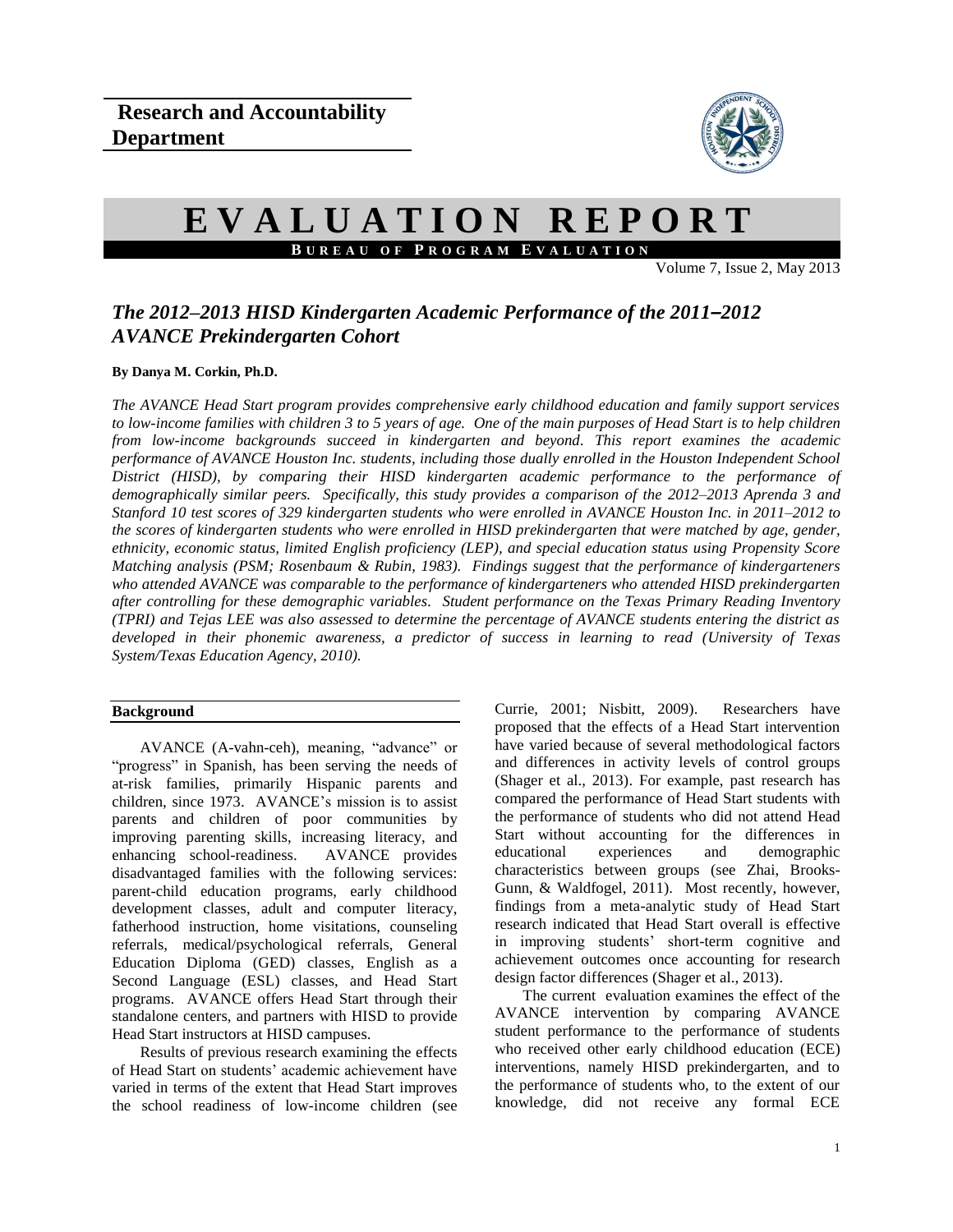intervention. In addition, several important demographic factors associated with academic performance including gender, ethnicity, economic status, limited English proficiency (LEP) classification and special education status were controlled for in the current analyses.

## **Data and Method**

### **Data Collection**

Data compiled for this report includes student enrollment and performance of HISD kindergarten students. Student enrollment and individual identification numbers were extracted from the Texas Education Agency's (TEA) Public Education Information Management System (PEIMS). Student demographic data were also extracted from PEIMS. Student performance data were collected from the following test assessments: the Aprenda: La Prueba de Logros en Espanol (Aprenda 3), the Stanford Achievement Test (Stanford 10), the El Inventario de Lectura en Español de Tejas (Tejas LEE), and the Texas Primary Reading Inventory (TPRI).

#### **Instruments**

*La prueba de logros en español, Tercera edición (Aprenda 3).*The Aprenda 3 is a norm-referenced, standardized achievement test in Spanish, and is used to assess the level of content mastery for students who receive instruction in Spanish. The Aprenda assesses students' academic achievement in the same content areas as the Stanford; however, the Aprenda is not a translation of the Stanford. The current evaluation used the Aprenda normal curve equivalent scores (NCE; a normalized standard score) from the reading and mathematics subtests to assess student achievement.

*Stanford Achievement Test (Stanford 10).* The Stanford 10 assesses students' academic achievement in various academic subjects across 12 grade levels (kindergarten through grade 11). The normal curve equivalent (NCE; a normalized standard score) for the reading and mathematics subtests is reported in the current evaluation to assess student achievement.

*El Inventario de Lectura en Español de Tejas (Tejas LEE).* The Tejas LEE measures reading skills important to the development of Spanish reading and comprehension in kindergarten through  $3<sup>rd</sup>$  grade. The Tejas LEE is administered three times a year. Similar to the TPRI, it can be used to determine appropriate instructional interventions. The levels of performance on the Beginning-of-Year inventories include *Desarrollado*/Developed, *Nivel Esperado*/Expected performance, and *Nivel de Intervención*/Needs Intervention. The current evaluation included the levels of performance on Inventory 1 (*Identificación de las letras*/*Letter Naming*) assessing graphophonemic knowledge and Inventory 3 (*Conocimiento de rimas/Rhyming)* assessing phonological awareness.

*Texas Primary Reading Inventory (TPRI, 2010).*The Texas Primary Reading Inventory (TPRI) is a teacheradministered assessment of reading skills for children. The primary purposes of the TPRI are to facilitate a teacher's capacity to identify children at-risk for reading difficulties, including dyslexia, and to determine the appropriate instructional objectives and interventions for these students. The TPRI is administered three times a year. Kindergarten students first take the TPRI screening test, which assesses their letter knowledge and phonemic awareness to determine whether they are developed (D) or are still developing (SD). Students who score developed on the screening section are not likely to be at risk of developing reading difficulties. For students who score still developing on the screening section, additional portions of the inventory are administered. The current evaluation gathered students' results on the Screening Assessment, Phonological Awareness Inventory 1 (*Rhyming)* and Graphophonemic Knowledge Inventory 6 (*Letter Name Identification)*.

## **Study Sample and Analysis**

AVANCE Houston Inc. provided HISD with a list of students enrolled in their program at the prekindergarten level in 2011–2012. Of the 656 students on the list, 329 were identified as enrolled in HISD kindergarten based on the district's PEIMS 2012–2013 database. Of the 329 AVANCE students, approximately 47.1 percent had been dually enrolled in HISD and 52.9 percent had been enrolled in the AVANCE standalone program. Following the AVANCE standalone program. identification of the 329 AVANCE kindergarteners, several different analyses were conducted to determine the effect of the AVANCE intervention on student performance in kindergarten. The first analysis conducted was Propensity Score Matching (PSM; Rosenbaum & Rubin, 1983) to create control groups with very similar propensity scores to the AVANCE student sample using STATA 12.0. Propensity score analysis may be used in program evaluation when researchers need to evaluate treatment effects and randomized experiments are not possible (Guo & Fraser, 2010). The nearest neighbor without replacement matching method (greedy matching) was used in this study. AVANCE students were matched to HISD kindergarten students who attended HISD prekindergarten the year prior who took the Stanford 10 achievement test (control group 1) or who took the Aprenda 3 achievement test (control group 2). These groups were matched by "key" baseline demographics;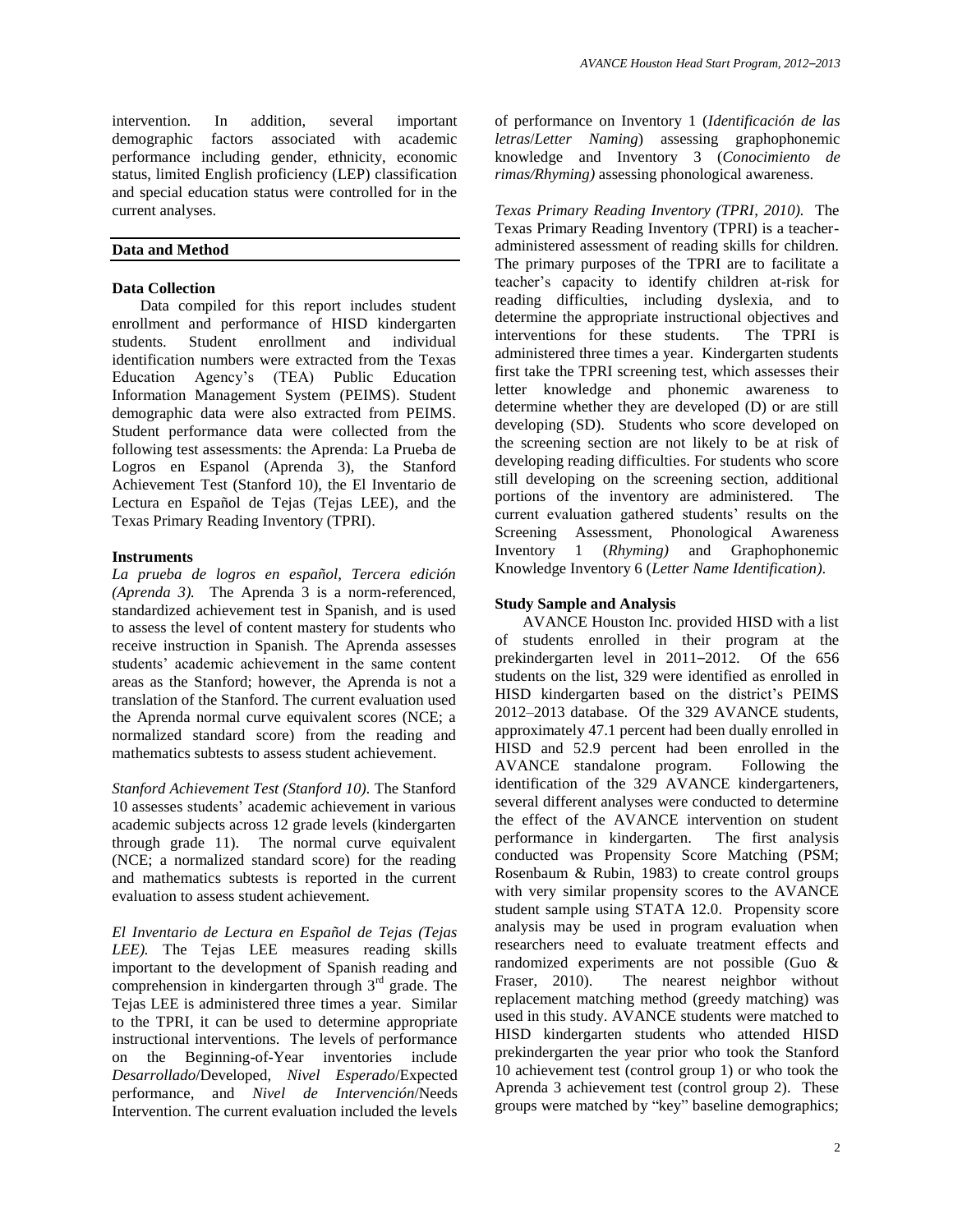namely age, gender, economic disadvantage, LEP, and special education status. Once control groups were identified, analysis of variance (ANOVAs) tests were run to confirm that no significant differences ( $p < .05$ ) existed across groups on the key baseline demographic variables identified. For the control group who took the Stanford exam, significant differences were found in the percentage of students that were identified as economically disadvantaged; therefore, economic disadvantage was included as a variable in a two-way MANOVA analysis. Among student groups who took the Aprenda, no significant differences were found in any of the key baseline demographics; thus, a MANOVA was conducted to evaluate the effect of AVANCE on Aprenda scores.

AVANCE students' performance was also compared to the performance of students who did not attend HISD prekindergarten and who were not enrolled in any of the local Head Start agencies the previous year. Because some of the baseline demographic information (i.e., economic status) was not available for students who did not attend HISD prekindergarten or Head Start, some assumptions were made when it came to students' demographic characteristics in prekindergarten. Specifically, the economic status, LEP status, and special education classification data in kindergarten were included as control variables in several multiple linear regression analyses.

**Table 1** provides demographic information of the 2011–2012 AVANCE Head Start students in HISD kindergarten in 2012–2013. The first column contains demographic information for all of the AVANCE students identified in HISD while columns two and three provide a breakdown of the demographics by program type (see **Appendix A** for schools attended**)**. The majority of students enrolled in the AVANCE Head Start program were Hispanic and economically disadvantaged. Comparing the demographics across both AVANCE programs, a higher percentage of students enrolled in the AVANCE standalone program were female, African American, and classified as limited English proficient when compared to students in the AVANCE dual enrollment program.

**Did significant differences exist between students who were enrolled in AVANCE and students enrolled in HISD prekindergarten on the kindergarten Aprenda and Stanford achievement tests when matching groups by demographic factors?**

#### *Aprenda 3 Results*

After conducting PSM to create control groups with very similar propensity scores to the AVANCE student group, a one-way multivariate analysis of variance (MANOVA) was conducted to examine the extent that being enrolled in AVANCE had an effect on Aprenda reading and Aprenda math NCE scores. Results of the MANOVA, presented in **Table 2**, showed no statistically significant differences between kindergarten students who were enrolled in the AVANCE program (includes students from both programs) and HISD prekindergarten the previous year in Aprenda reading  $F(1,276) = .05$ ,  $p > .05$  and Aprenda math scores  $F(1,276) = .03, p > .05$ .

#### *Stanford 10 Results*

A two-way MANOVA was conducted to examine the extent that AVANCE and economic status had an effect on Stanford reading and Stanford math NCE scores. Results of the MANOVA indicated that there were no statistically significant differences

| Table 1: 2011–2012 Demographics of AVANCE Students in 2012–2013 HISD Kindergarten |                              |      |           |                                                             |                                                   |      |
|-----------------------------------------------------------------------------------|------------------------------|------|-----------|-------------------------------------------------------------|---------------------------------------------------|------|
|                                                                                   | <b>AVANCE</b><br>$(N = 329)$ |      |           | <b>AVANCE</b><br><b>HISD Dual Enrollment</b><br>$(N = 155)$ | <b>AVANCE</b><br><b>Standalone</b><br>$(N = 174)$ |      |
|                                                                                   | N                            | %    | $\%$<br>N |                                                             | N                                                 | $\%$ |
| Age                                                                               |                              |      |           |                                                             |                                                   |      |
| Four                                                                              | 110                          | 33.4 | 49        | 31.6                                                        | 61                                                | 35.1 |
| Five                                                                              | 219                          | 66.6 | 106       | 68.4                                                        | 113                                               | 64.9 |
| Gender                                                                            |                              |      |           |                                                             |                                                   |      |
| Female                                                                            | 166                          | 50.5 | 72        | 46.5                                                        | 94                                                | 54.0 |
| Male                                                                              | 163                          | 49.5 | 83        | 53.5                                                        | 80                                                | 46.0 |
| Race/Ethnicity                                                                    |                              |      |           |                                                             |                                                   |      |
| African American                                                                  | 37                           | 11.2 | 5         | 3.2                                                         | 32                                                | 18.4 |
| Hispanic                                                                          | 290                          | 88.1 | 148       | 95.5                                                        | 142                                               | 81.6 |
| White and Other                                                                   |                              |      |           |                                                             |                                                   |      |
| <b>Economically Disadvantaged</b>                                                 | 315                          | 95.7 | 148       | 95.5                                                        | 167                                               | 96.0 |
| Limited English Proficient                                                        | 188                          | 57.1 | 82        | 52.9                                                        | 106                                               | 60.9 |
| Special Education                                                                 | 22                           | 6.7  | 11        | 7.1                                                         | 11                                                | 6.3  |

*Note:* Data retrieved from PEIMS 2011–2012 and 2012–2013. †AVANCE students include students dually enrolled in HISD and in the standalone program. "--"indicates fewer than 5 students.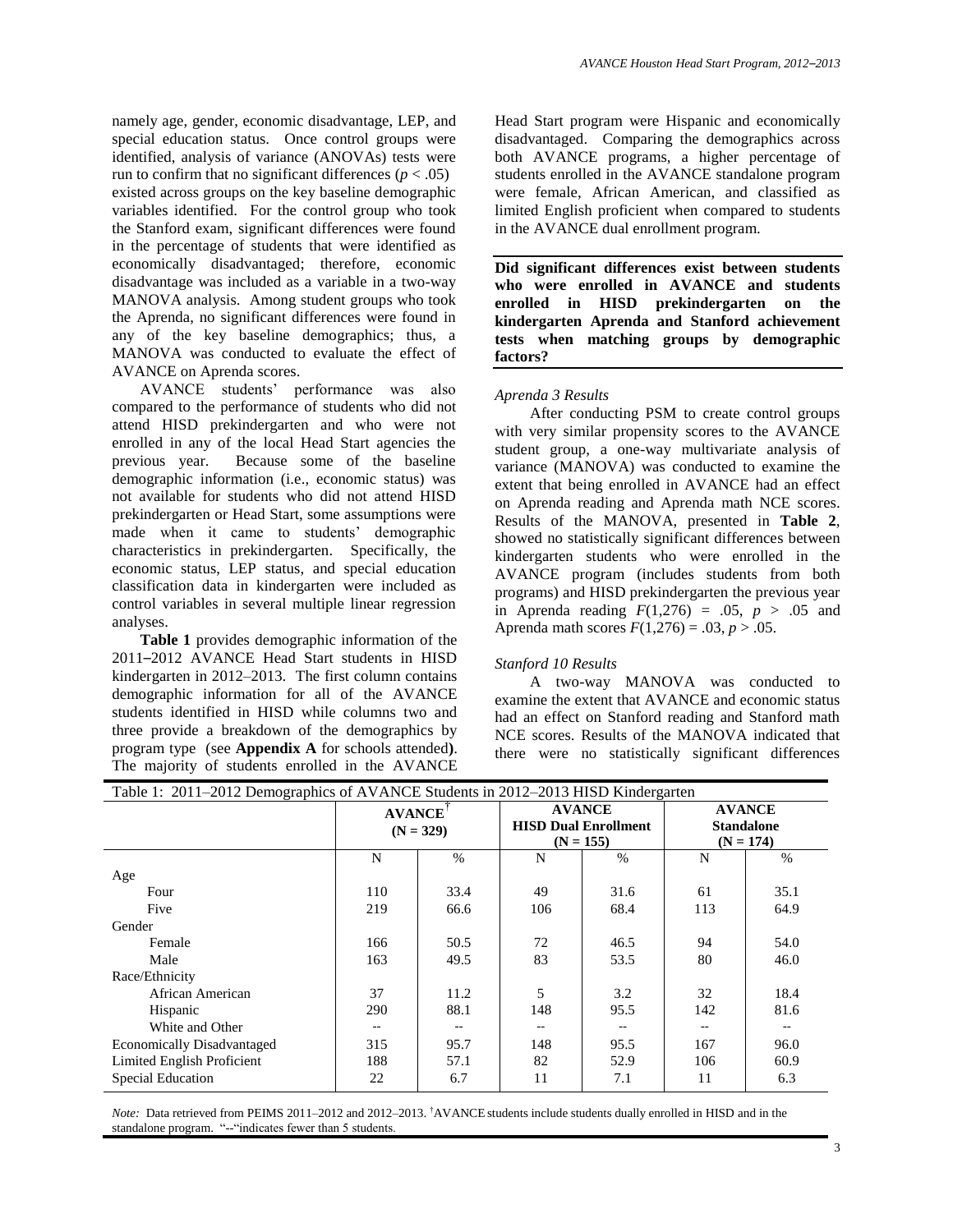between kindergarten students who were enrolled in an AVANCE program or HISD prekindergarten in Stanford reading  $F(1,324) = .46$ ,  $p > .05$  and Stanford math  $F(1,324) = 0.26$ ,  $p > .05$ . In addition, there were no statistically significant differences between kindergarten students who were economically disadvantaged versus those who were noneconomically disadvantaged in Stanford reading  $F(1,324) = 1.18, p > .05$  and Stanford math  $F(1,324) =$ 0.74,  $p > 0.05$ . Finally, the interaction of program type and economic status emerged as non-significant. Surprisingly, economic status did not have a significant effect on Stanford scores; however, this may be attributed to the fact that such a small number of AVANCE students were non-economicallydisadvantaged. Because only one student who attended AVANCE was classified as noneconomically-disadvantaged in prekindergarten, only the scores among economically disadvantaged groups are reported in **Table 3**.

## **To what extent did the AVANCE intervention have an effect on kindergarten Aprenda and Stanford performance after accounting for demographic factors?**

To examine Aprenda and Stanford performance differences between students who were enrolled in AVANCE versus students who did not attend HISD prekindergarten or any known local Head Start interventions, hierarchical multiple linear regression analyses were conducted for each test by subject. Because some baseline data were not available for the kindergarten group of students who were not identified as receiving a formal early childhood intervention, some assumptions were made when it came to the their economic status, LEP classification and special education status in prekindergarten. Specifically, the information entered in the model for these demographics pertained to their kindergarten year. In step 1 of the models, age, gender, economic status, LEP classification, and special education status were entered. In step 2, a categorical variable was entered where 1 represented students who had been enrolled in AVANCE the previous year and 0 represented students

who had not attended HISD prekindergarten and who had not been enrolled in any of the local Head Starts the previous year.

## *Aprenda 3 Results*

Results of the hierarchical regressions predicting Aprenda reading and Aprenda math NCE scores are reported in **Table 4**. Step 1 of the model predicting Aprenda reading was significant,  $F(5,1012) = 7.41$ ,  $p <$ .001,  $R^2 = 3\%$ . Among the demographic variables, age (β = .18, p < .001) was the only significant positive predictor of Aprenda reading NCE scores. In other words, older students tended to score higher on the Aprenda reading exam compared to their younger counterparts. In step 2, upon entering the variable representing the AVANCE intervention, the model remained significant,  $F(6,1011) = 15.12, p < .001, R^2 =$ 8%. Age ( $\beta$  = .17, *p* < .001) remained a significant positive predictor and the AVANCE intervention ( $\beta$  = .22,  $p < .001$ ) also emerged as a positive predictor of Aprenda reading scores. After accounting for age, gender, economic status, LEP classification, and special education status, students who were enrolled in AVANCE tended to score higher on the Aprenda reading subtest than their counterparts who did not attend AVANCE or HISD prekindergarten. The effect of the AVANCE intervention on Aprenda reading is small (it accounted for 5% of the variation in scores) yet practically significant (Ferguson, 2009).

For the model predicting Aprenda math, step 1 was significant,  $F(5,1019) = 7.44$ ,  $p < .001$ ,  $R^2 = 3\%$ . Among the demographic variables, age ( $\beta$  = .17, p < .001) was the only significant positive predictor of Aprenda math NCE scores. Again, older students tended to score higher on the Aprenda math exam compared to their younger counterparts. In step 2, upon entering the variable representing the AVANCE intervention, the model remained significant,  $F(6,1013) = 12.81, p < .001, R^2 = 7\%$ . Age ( $\beta = .17, p$ < .001) remained a significant positive predictor and enrollment in AVANCE ( $\beta$  = .19, *p* < .001) also emerged as a positive predictor of Aprenda math scores. Again, the effect of AVANCE on Aprenda math is small (accounted for 4% of the variation in scores); however, it should be considered a practically significant effect (Ferguson, 2009).

|           |                                                                                                                 | Table 2: Means and Standard Deviations of 2012–2013 Aprenda 3 Reading and Math Normal Curve<br>Equivalent (NCE) Scores by AVANCE Versus HISD Prekindergarten Comparison Group |           |     |                                       |       |
|-----------|-----------------------------------------------------------------------------------------------------------------|-------------------------------------------------------------------------------------------------------------------------------------------------------------------------------|-----------|-----|---------------------------------------|-------|
|           |                                                                                                                 | <b>AVANCE</b>                                                                                                                                                                 |           |     | <b>Non-AVANCE</b><br><b>HISD PreK</b> |       |
|           | n                                                                                                               | M<br><b>NCE</b>                                                                                                                                                               | <b>SD</b> | n   | M<br><b>NCE</b>                       | SD    |
| Aprenda 3 |                                                                                                                 |                                                                                                                                                                               |           |     |                                       |       |
| Reading   | 144                                                                                                             | 65.36                                                                                                                                                                         | 22.24     | 134 | 65.94                                 | 22.51 |
| Math      | 144                                                                                                             | 73.46                                                                                                                                                                         | 21.59     | 134 | 73.02                                 | 21.74 |
| Notes.    | AVANCE students in the current analysis include students dually enrolled in HISD and in the standalone program. |                                                                                                                                                                               |           |     |                                       |       |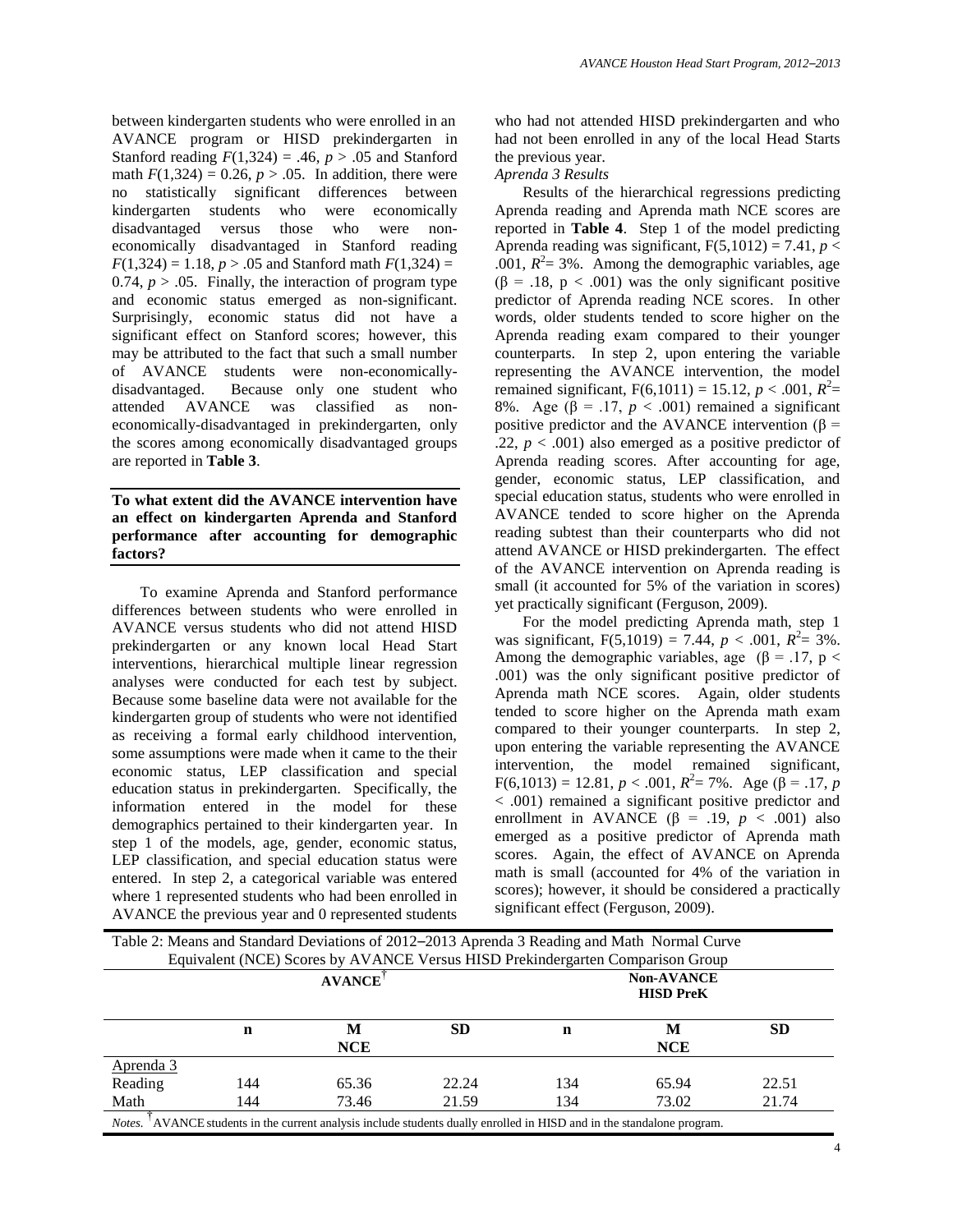|             |     | <b>AVANCE</b><br><b>Economically-Disadvantaged</b> | Equivalent (NCE) Scores by AVANCE Versus HISD Prekindergarten Comparison Group                                  |     | <b>Non-AVANCE</b><br><b>HISD PreK</b><br><b>Economically-Disadvantaged</b> |           |
|-------------|-----|----------------------------------------------------|-----------------------------------------------------------------------------------------------------------------|-----|----------------------------------------------------------------------------|-----------|
|             | n   | M<br><b>NCE</b>                                    | SD.                                                                                                             | n   | M<br><b>NCE</b>                                                            | <b>SD</b> |
| Stanford 10 |     |                                                    |                                                                                                                 |     |                                                                            |           |
| Reading     | 165 | 48.95                                              | 18.24                                                                                                           | 148 | 55.20                                                                      | 19.91     |
| Math        | 165 | 49.86                                              | 20.04                                                                                                           | 148 | 54.57                                                                      | 19.85     |
| Notes.      |     |                                                    | AVANCE students in the current analysis include students dually enrolled in HISD and in the standalone program. |     |                                                                            |           |

Table 3: Means and Standard Deviations of 2012–2013 Stanford 10 Reading and Math Normal Curve

These findings indicate that after controlling for key demographic variables: a) students who are older perform better on the Aprenda subtests than younger students, and b) AVANCE students perform better on the Aprenda reading and math subtests compared to their counterparts who were not enrolled in an HISD prekindergarten program or Head Start the previous school year.

#### *Stanford 10 Results*

Results of the hierarchical regressions predicting Stanford reading and Stanford math NCE scores are reported in **Table 5**. Step 1 of the model predicting Stanford reading was significant,  $F(5,4082) = 174.80$ ,  $p < .001$ ,  $R^2 = 18\%$ . Age ( $\beta = .13$ ,  $p < .001$ ) and gender (β = .08, p < .001) were significant positive predictors of Stanford reading NCE scores. Whereas, economic disadvantage ( $\beta$  = -.37, *p* < .001), limited English proficiency ( $\beta$  = -.07, *p* < .001), and special education status ( $\beta$  = -.04,  $p < .01$ ) were significant negative

Table 4: Hierarchical Linear Regression Predicting 2012–2013 Aprenda 3 Reading and Math Normal Curve Equivalent (NCE) Scores

|                                                                                  | Aprenda  |          | Aprenda  |          |  |
|----------------------------------------------------------------------------------|----------|----------|----------|----------|--|
|                                                                                  | Reading  |          | Math     |          |  |
|                                                                                  |          |          |          |          |  |
| Predictor                                                                        | β        | β        | β        | β        |  |
| Step 1                                                                           |          |          |          |          |  |
| Age                                                                              | $.18***$ | $.17***$ | $.19***$ | $.17***$ |  |
| Gender                                                                           | .04      | .04      | .03      | .03      |  |
| Economic-                                                                        | .01      | $-.00$   | $-.01$   | $-.02$   |  |
| disadvantage                                                                     |          |          |          |          |  |
| LEP                                                                              | .03      | .00      | .01      | $-.01$   |  |
| Special Ed.                                                                      | .00      | $-.02$   | $-.02$   | $-.04$   |  |
| Step 2                                                                           |          |          |          |          |  |
| <b>AVANCE</b>                                                                    |          | $.22***$ |          | $.19***$ |  |
| $R^2$                                                                            | $.03***$ | $.08***$ | $.03***$ | $.07***$ |  |
| $\Delta R^2$                                                                     |          | $.05***$ |          | $.04***$ |  |
| <i>Notes.</i> $\beta$ indicates standardized regression coefficient. ***p <.001. |          |          |          |          |  |

predictors of Stanford reading scores. In step 2, upon entering the variable representing enrollment in AVANCE, the model remained significant, F(5,4081)  $= 146.96, p < .001, R^2 = 18\%$ . All of the demographic variables in step 1 remained significant predictors and AVANCE  $(\beta = .04, p < .05)$  emerged as a positive predictor of Stanford reading scores. In other words, students who were enrolled in AVANCE tended to score higher on the Stanford reading subtest compared to their counterparts who did not attend AVANCE or HISD prekindergarten after accounting for demographic variables. However, the effect of AVANCE on Stanford reading scores is too small to be considered a practically significant effect (Ferguson, 2009).

For the model predicting Stanford math, step 1 was significant,  $F(5,4105) = 190.38, p < .001, R^2 =$ 19%. Age (β = .17, *p* < .001) and gender (β = .05, *p* < .01) were significant positive predictors of Stanford

| Table 5: Hierarchical Linear Regression Predicting |
|----------------------------------------------------|
| 2012–2013 Stanford 10 Reading and Math             |
| Normal Curve Equivalent (NCE) Scores               |

|                                                                                    |           | Stanford |           | Stanford  |  |
|------------------------------------------------------------------------------------|-----------|----------|-----------|-----------|--|
|                                                                                    | Reading   |          | Math      |           |  |
|                                                                                    |           |          |           |           |  |
| Predictor                                                                          | β         | β        | β         | β         |  |
| Step 1                                                                             |           |          |           |           |  |
| Age                                                                                | $.13***$  | $.13***$ | $.17***$  | $.17***$  |  |
| Gender                                                                             | $.08***$  | $.07***$ | $.05**$   | $.05**$   |  |
| Economic-                                                                          | $-.37***$ | $-38***$ | $-.36***$ | $-.36***$ |  |
| disadvantage                                                                       |           |          |           |           |  |
| LEP                                                                                | $-.07***$ | $-08***$ | $-10***$  | $-.10***$ |  |
| Special Ed.                                                                        | $-04**$   | $-.04**$ | $-.08***$ | $-.08***$ |  |
| Step 2                                                                             |           |          |           |           |  |
| <b>AVANCE</b>                                                                      |           | $.04*$   |           | .06***    |  |
| $R^2$                                                                              | $.18***$  | $.18***$ | $.19***$  | $.19***$  |  |
| $AR^2$                                                                             |           | $.00*$   |           | $.00***$  |  |
| <i>Notes.</i> $\beta$ indicates standardized regression coefficient. *p < .05. **p |           |          |           |           |  |
| $0.01.$ ***p $0.001.$                                                              |           |          |           |           |  |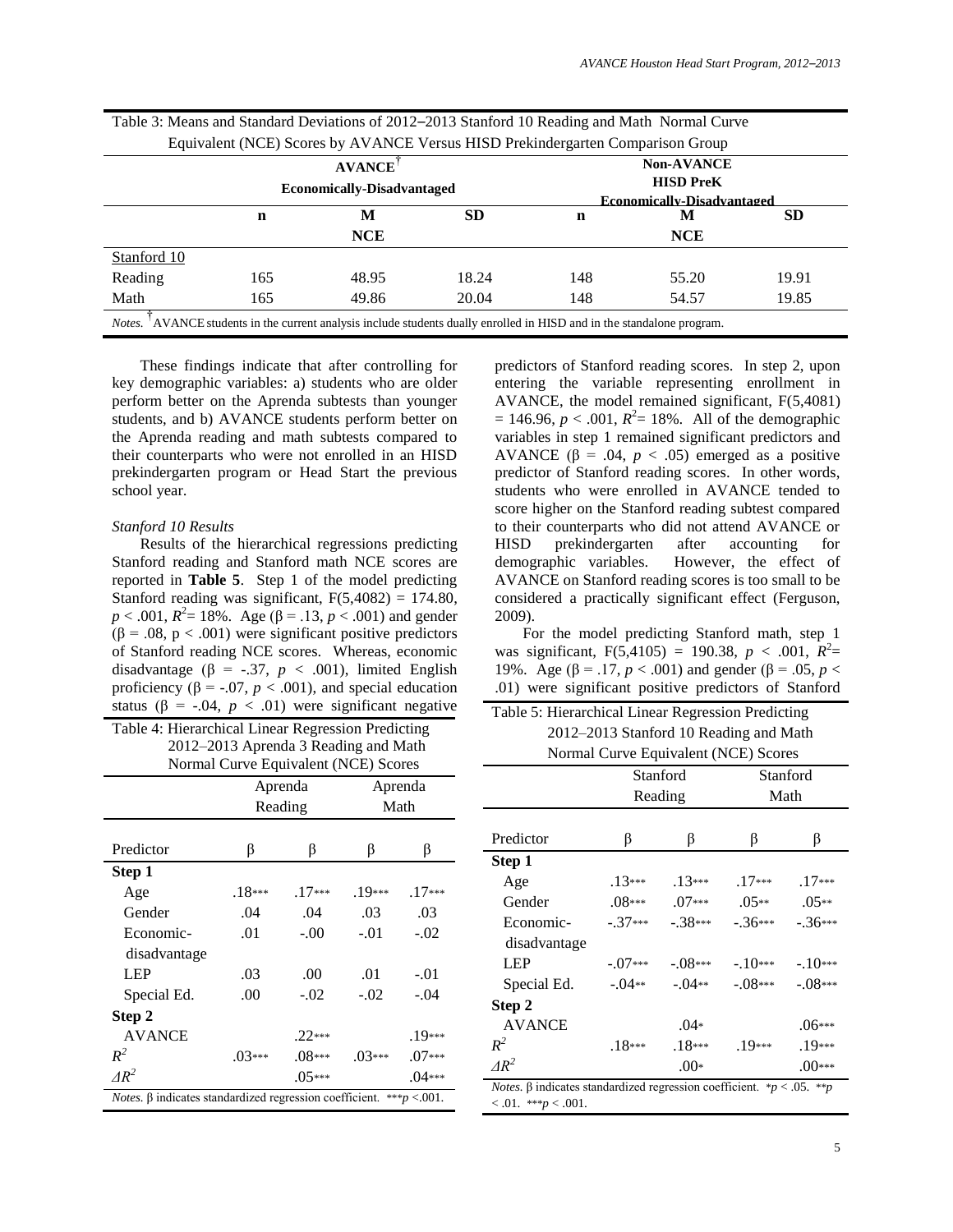math NCE scores, whereas, economic disadvantage  $(\beta)$  $=$  -.37,  $p < .001$ ), limited English proficiency ( $\beta$  = -.10, *p* < .001), and special education (β = -.08, *p* < .001) were significant negative predictors of Stanford math scores. In step 2, upon entering the variable representing enrollment in AVANCE, the model remained significant,  $F(6,4104) = 146.96$ ,  $p < .001$ ,  $R^2$  = 19%. All of the demographic variables in step 1 remained significant predictors and AVANCE ( $β$  = .06,  $p < .001$ ) emerged as a statistically significant positive predictor of Stanford math scores. Students who were enrolled in AVANCE tended to score higher on the Stanford math subtest compared to their counterparts who did not attend AVANCE or HISD prekindergarten after accounting for the demographic factors included in the model. Again, however, the effect of AVANCE on Stanford math scores is too small to be considered practically significant (Ferguson, 2009).

These findings indicate that students who are older perform better on the Stanford subtests than younger students. In addition, females tend to have higher scores on the Stanford subtests than males while students who are economically disadvantaged, limited English proficient, and classified as special education tend to have lower scores compared to their counterparts without each of those groupings.

In sum, AVANCE students perform better on the Stanford reading and math subtests than their counterparts who were not enrolled in an HISD prekindergarten program or Head Start the previous school year after controlling for age, gender, economic status, LEP classification, and special education status. However, the effect of the AVANCE intervention on Stanford scores is too small to be considered as practically significant (Ferguson, 2009).

## **How do the Aprenda and Stanford reading and math NCE scores compare across AVANCE students dually enrolled in HISD and students in the standalone program?**

Further analysis was conducted to examine the performance differences between the AVANCE groups because the AVANCE group in the previous analyses included students who were dually enrolled in HISD prekindergarten and those who were enrolled in AVANCE's standalone program. Findings indicated that AVANCE students dually enrolled in HISD performed better on the Aprenda and Stanford reading and math subtests compared to students who were enrolled in AVANCE's standalone program as reported in **Table 6**. **Appendix B** provides a further breakdown of how students performed by AVANCE centers.

| Table 6: Means and Standard Deviations of |  |
|-------------------------------------------|--|
| 2012–2013 Aprenda 3 and Stanford 10       |  |
| Reading and Math Normal Curve Equivalent  |  |
| Scores by AVANCE Programs                 |  |
| A VZA NIZVID                              |  |

|             | <b>AVANCE</b> |                  |           | <b>AVANCE</b> |            |       |
|-------------|---------------|------------------|-----------|---------------|------------|-------|
|             |               | <b>HISD Dual</b> |           |               | Standalone |       |
|             | n             | M                | <b>SD</b> | n             | М          | SD    |
| Aprenda 3   | 72            |                  |           | 76            |            |       |
| Reading     |               | 67.09            | 19.18     |               | 63.18      | 24.78 |
| Math        |               | 77.47            | 17.93     |               | 69.17      | 24.12 |
| Stanford 10 | 80            |                  |           | 92            |            |       |
| Reading     |               | 51.20            | 16.60     |               | 47.31      | 20.10 |
| Math        |               | 53.85            | 18.51     |               | 45.98      | 20.91 |

**What are the odds that a student who was enrolled in AVANCE scored at the "developed" level (not at risk for reading difficulties) on the 2012–2013 beginning-of-year TPRI screening assessment in kindergarten after accounting for demographic factors?**

A binary logistic regression was conducted to determine the likelihood of AVANCE students scoring at the "developed" level on the TPRI screening assessment after controlling for age, gender, economic status, LEP classification, and special education status. The first step of the model included the demographic controls and the second step included whether students were enrolled in AVANCE, where 1 represented students who had been enrolled in AVANCE the previous year and 0 represented students who had not attended HISD prekindergarten and who had not been enrolled in any known local Head Starts the previous year.

**Table 7** displays the results for the prediction of scoring "developed" on the TPRI screening assessment. In the first step, the omnibus test indicated that there was a good model fit ( $\chi^2$  = 660.08, *p* < .001) with age, gender, economic-disadvantage, LEP, and special education status emerging as significant predictors of scoring "developed" on the TPRI screening. Specifically, when holding all other variables constant, a one-unit increase in age increased the odds of scoring "developed" by 60 percent. Also, when holding all other variables constant, females had a 1.22 times greater probability of scoring "developed" on the TPRI screening assessment compared to their male counterparts. Students classified as economically disadvantaged, LEP, and special ed. had a 77 percent, 45 percent, and 53 percent lower probability, respectively, of scoring "developed" on the TPRI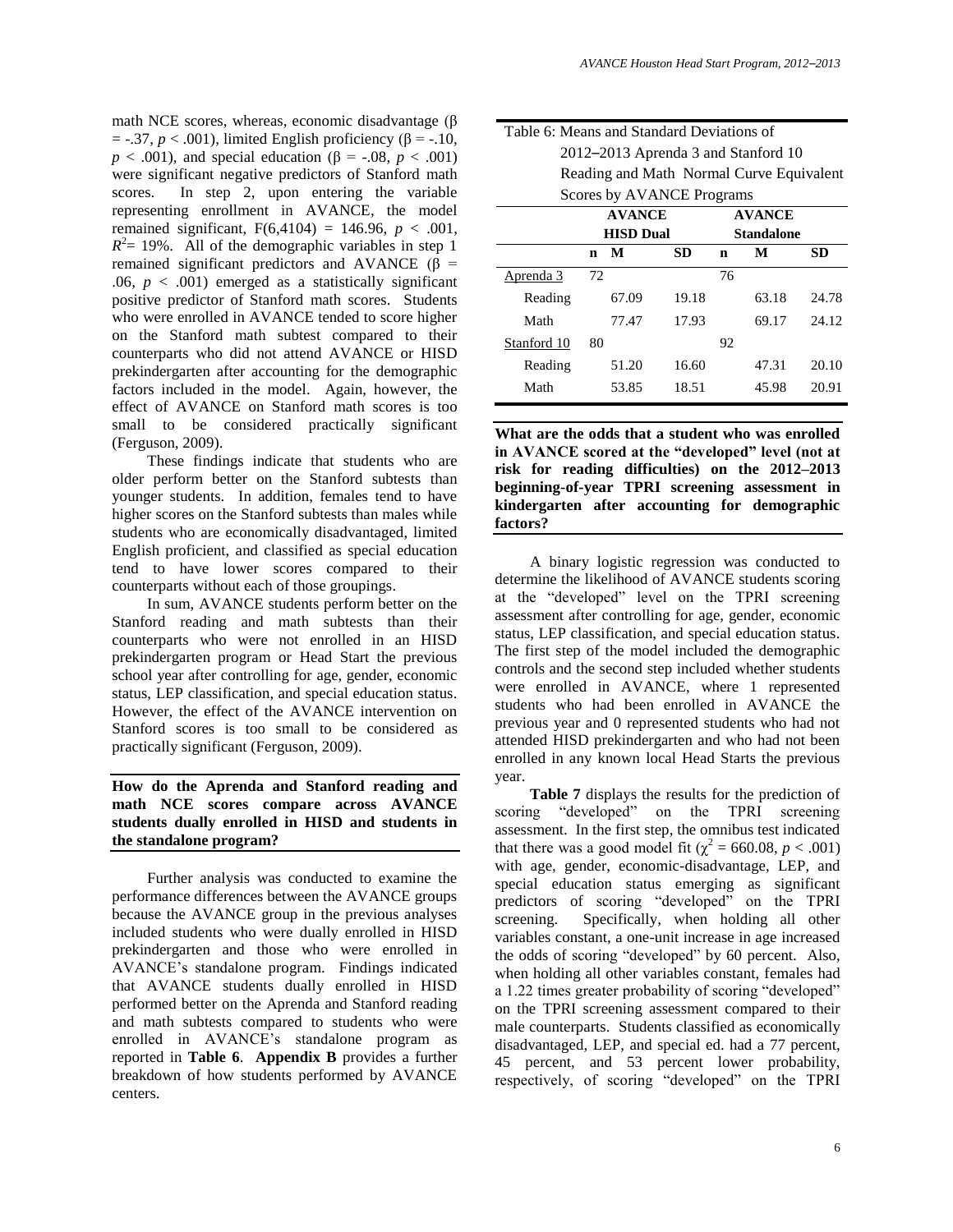| Table 7: Hierarchical Binary Logistic Regression on |
|-----------------------------------------------------|
| Scoring "Developed" on the 2012–2013                |
| <b>TPRI</b> Beginning-of-Year Screening             |
| Assessment                                          |

| Predictor                                     | Exp(b)    | Exp(b)    |
|-----------------------------------------------|-----------|-----------|
| Step 1                                        |           |           |
| Age                                           | $1.60***$ | $1.58***$ |
| Gender                                        | $1.28**$  | $1.27**$  |
| Economic-                                     | $.20***$  | $19***$   |
| disadvantage                                  |           |           |
| LEP <sub></sub>                               | $.51***$  | .48***    |
| Special Ed.                                   | $42**$    | $.38**$   |
| Step 2                                        |           |           |
| <b>AVANCE</b>                                 |           | $2.08***$ |
| $-2L$ .                                       | 4534.26   | 4515.56   |
| Model Chi-square                              | 660.08*** | 678.78*** |
| Nagelkerke Pseudo $R^2$                       | 0.22      | 0.22      |
| $n = 3,775$ . ** $p < .01$ . *** $p < .001$ . |           |           |

screening assessment compared to their counterparts not falling under these classifications.

Upon entering the AVANCE intervention variable (step 2), the omnibus test indicated that the model remained a good fit ( $\chi^2 = 678.78$ ,  $p < .001$ ). Age, gender, economic disadvantage, LEP, and special education status remained significant predictors of scoring "developed" on the TPRI screening. In addition, when controlling for the demographic variables, AVANCE was a significant predictor in the model. Specifically, when holding all other variables constant, AVANCE students were 1.74 times more likely to score "developed" on the TPRI screening assessment than students who had not attended HISD prekindergarten and who had not been enrolled in any known local Head Starts.

**What percentage of AVANCE students scored at the developed level on the beginning-of-year Tejas LEE inventories and how did that percentage compare to the percentage developed among kindergarteners who attended HISD prekindergarten and those who did not attend HISD prekindergarten?**

The Tejas LEE was used to assess the kindergarten Spanish reading skills of AVANCE students and comparison groups at the beginning of kindergarten. To reiterate the Tejas LEE skill level represented by the designated scores, a "developed" score indicates that the student has mastered the skill, while an "expected" level score indicates that the student is performing at the level that is expected for that grade and for that point in time in the academic year. Both a developed or expected level score are considered acceptable (i.e., the students' reading ability at this point is not considered problematic; Tejas LEE, 2010). **Table 8** displays the percentage of students identified as performing at the "desarrollado/developed" level and at "nivel esperado/expected" level on Inventories 1 (*Identificación de las letras*/*Letter Naming*) and Inventory 3 (*Conocimiento de rimas/Rhyming)* of the Tejas LEE.

On the Letter Naming inventory, a slightly lower percentage of AVANCE students were identified as performing at the developed or expected level (88.8 percent) compared to their counterparts who attended HISD prekindergarten (93.1 percent). In addition, the percentage of AVANCE students performing at the developed or expected level was substantially larger than that of students who did not attend AVANCE and who were not enrolled in HISD prekindergarten the previous year (52.5 percent).

On the Rhyming inventory, 100 percent of the students in all three groups scored either at the developed or at the expected level. However, the AVANCE group had a higher percentage of students score at the developed level (22.4 percent) when compared to the student group who did not attend AVANCE and who did not attend HISD prekindergarten the previous year (11.3 percent).

**What percentage of AVANCE students scored at the developed level on the beginning-of-year TPRI screening assessment and inventories and how did that percentage compare to the percentage developed among kindergarteners who attended HISD prekindergarten and those who did not attend HISD prekindergarten?**

Table 8: Percentage of Students Identified as Developed or Expected Performance Based on 2012–2013 Beginning-of-Year Inventories of the Tejas LEE by AVANCE versus Non-HISD-PreK and HISD PreK Groups

|                           | <b>AVANCE†</b> |       |         | <b>Non-AVANCE</b><br><b>Non-HISD PreK</b> |      |         | <b>Non-AVANCE</b><br><b>HISD PreK</b> |       |         |
|---------------------------|----------------|-------|---------|-------------------------------------------|------|---------|---------------------------------------|-------|---------|
|                           | n              | $\%D$ | $\%$ NE |                                           | %D   | $\%$ NE | n                                     | $\%D$ | $\%$ NE |
| <b>INV1-Letter Naming</b> | 152            | 50.0  | 38.8    | 993                                       | 20.0 | 32.5    | 5181                                  | 62.5  | 30.6    |
| INV3-Rhyming              | l 52           | 22.4  | 77.6    | 993                                       | .1.3 | 88.4    | 5181                                  | 25.1  | 74.9    |

*Notes.* <sup>†</sup>AVANCE students in the current analysis include students dually enrolled in HISD and in the standalone program. D = "Developed" N.E. = "Expected Level"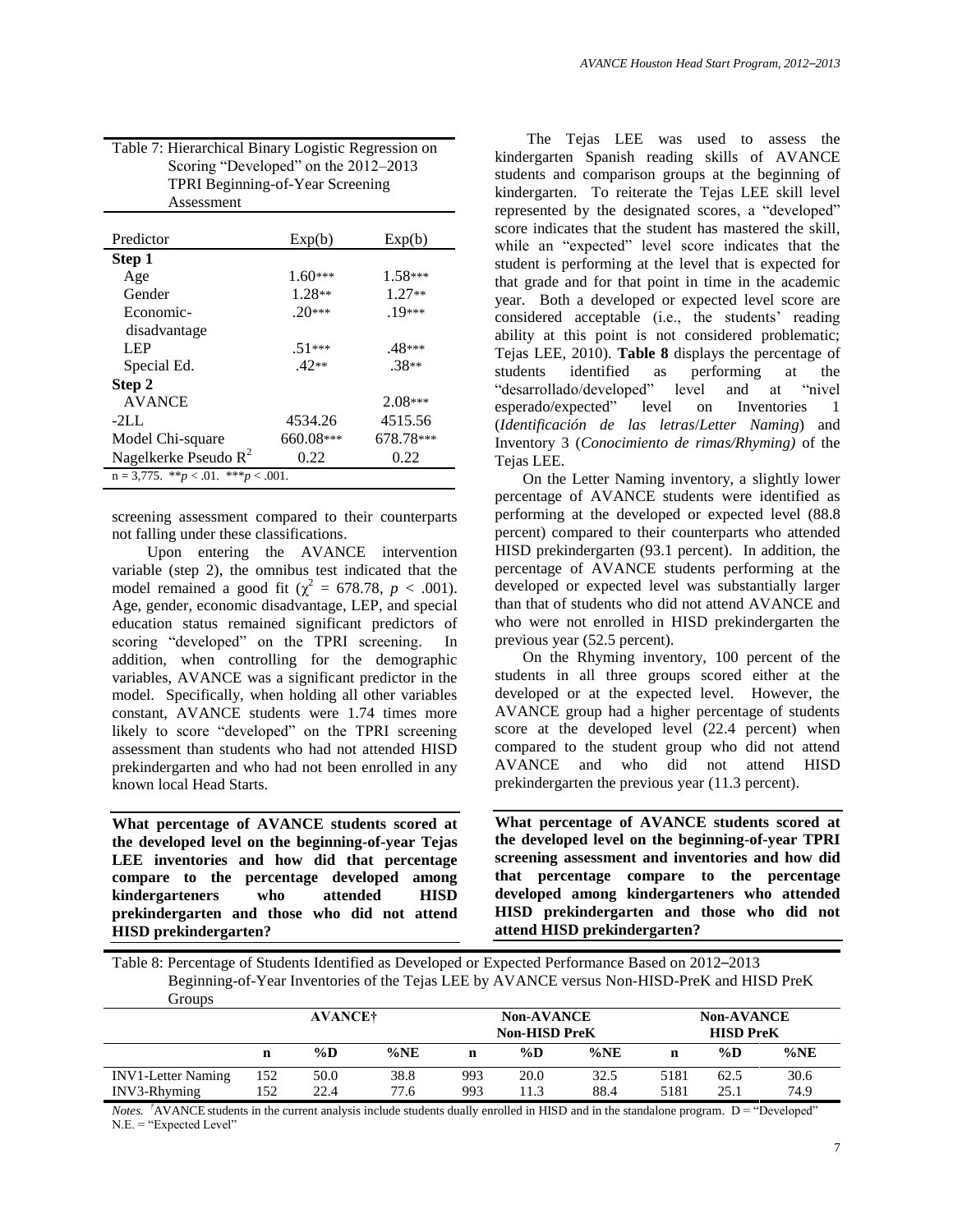| Table 9: Percentage of Students Identified as Developed at the Beginning-of-Year 2012–2013 Based on Screening |
|---------------------------------------------------------------------------------------------------------------|
| and Inventories of the TPRI by AVANCE versus Non-HISD-PreK and HISD PreK Groups                               |

|                                        |     | <b>AVANCE†</b> |      | <b>Non-AVANCE</b><br><b>Non-HISD PreK</b> | <b>Non-AVANCE</b><br><b>HISD PreK</b> |       |  |
|----------------------------------------|-----|----------------|------|-------------------------------------------|---------------------------------------|-------|--|
|                                        | n   | $\%D$          | n    | $\%D$                                     | n                                     | $\%D$ |  |
| <b>Screening Status</b>                | 169 | 52.1           | 3717 | 55.2                                      | 5325                                  | 62.2  |  |
| PA-1-Rhyming                           | 81  | 28.4           | 1664 | 25.6                                      | 2011                                  | 34.1  |  |
| <b>GK-1 Letter Name Identification</b> | 81  | 58.0           | 1659 | 47.9                                      | 2010                                  | 68.2  |  |

*Notes.* <sup>†</sup>AVANCE students in the current analysis include students dually enrolled in HISD and in the standalone program. D = "Developed"

To assess the kindergarten English reading skills of AVANCE students and the comparison groups, students' results on the Screening Assessment, Phonological Awareness Inventory 1 (PA-1; *Rhyming)* and Graphophonemic Knowledge Inventory 6 (GK-1; *Letter Name Identification)* of the TPRI were compared. **Table 9** displays the percentage of students who scored developed according to the TPRI Screening Assessment. A slightly lower percentage of AVANCE students were identified as developed on the screening assessment (52.1 percent) compared to their peers who were not enrolled in HISD prekindergarten (55.2 percent) and students who had attended HISD prekindergarten the previous year (62.2 percent).

Because it is optional for students who score at the developed level on the screening section to take Inventories PA-1 and GK-1, the only students included in the analyses of these TPRI inventories were students identified by the screening section as "still developing." The results of the TPRI inventories are also displayed in Table 9**.** On the TPRI Rhyming inventory, the AVANCE group had a higher percentage of "developed" students (28.4 percent) compared to their peers who had not been enrolled in an HISD prekindergarten program (25.6 percent) the previous year. The percent of AVANCE students who scored developed was lower than the percent that scored developed among students who had attended HISD prekindergarten (34.1 percent).

On the Letter Name Identification inventory, a greater percentage of students within the AVANCE group were identified as developed (58.0 percent) compared to the group of students who had not been enrolled in HISD prekindergarten the previous year (47.9 percent). However, the group with the highest percentage of students scoring at the developed level was the group of students who had attended HISD prekindergarten, but who had not been enrolled in AVANCE (68.2 percent).

**How did AVANCE dually enrolled students' performance on the Tejas LEE compare to the performance of their peers enrolled in AVANCE's standalone program?**

Because the AVANCE group in the previous TPRI and Tejas LEE analyses included students who were dually enrolled in HISD prekindergarten and students enrolled in AVANCE's standalone program, further analyses were conducted to determine whether performance differences existed between the AVANCE groups. **Table 10** displays the percentage of students enrolled in one of the two AVANCE programs identified as performing at the "desarrollado/developed" level and at "nivel esperado/expected" level on Inventory 1 (*Identificación de las letras*/*Letter Naming*) and Inventory 3 (*Conocimiento de rimas/Rhyming)* of the Tejas LEE. On both the Letter Naming and the Rhyming inventories, a similar percentage of AVANCE students dually enrolled in HISD were identified as performing at the "developed" level (49.3; 24.0 percent, respectively) compared to their counterparts who were enrolled in AVANCE's standalone program (50.6; 20.8 percent, respectively).

**How did the TPRI performance of students dually enrolled in AVANCE compare to the performance of their peers enrolled in the standalone program?**

| Table 10: Percent of Students Identified as Developed or Expected Performance Based on the 2012–2013 |    |                         |         |                          |      |      |  |  |  |
|------------------------------------------------------------------------------------------------------|----|-------------------------|---------|--------------------------|------|------|--|--|--|
| Beginning-of-Year Inventories of the Tejas LEE by AVANCE Groups                                      |    |                         |         |                          |      |      |  |  |  |
|                                                                                                      |    | <b>AVANCE HISD Dual</b> |         | <b>AVANCE Standalone</b> |      |      |  |  |  |
|                                                                                                      | n  | %D                      | $\%$ NE | n                        | %D   | %NE  |  |  |  |
| <b>INV1-Letter Naming</b>                                                                            | 75 | 49.3                    | 44.0    | 77                       | 50.6 | 33.8 |  |  |  |
| INV3-Rhyming                                                                                         | 75 | 24.0                    | 76.0    | 77                       | 20.8 | 79.2 |  |  |  |

*Notes:* D = "Developed" NE = "Expected Performance"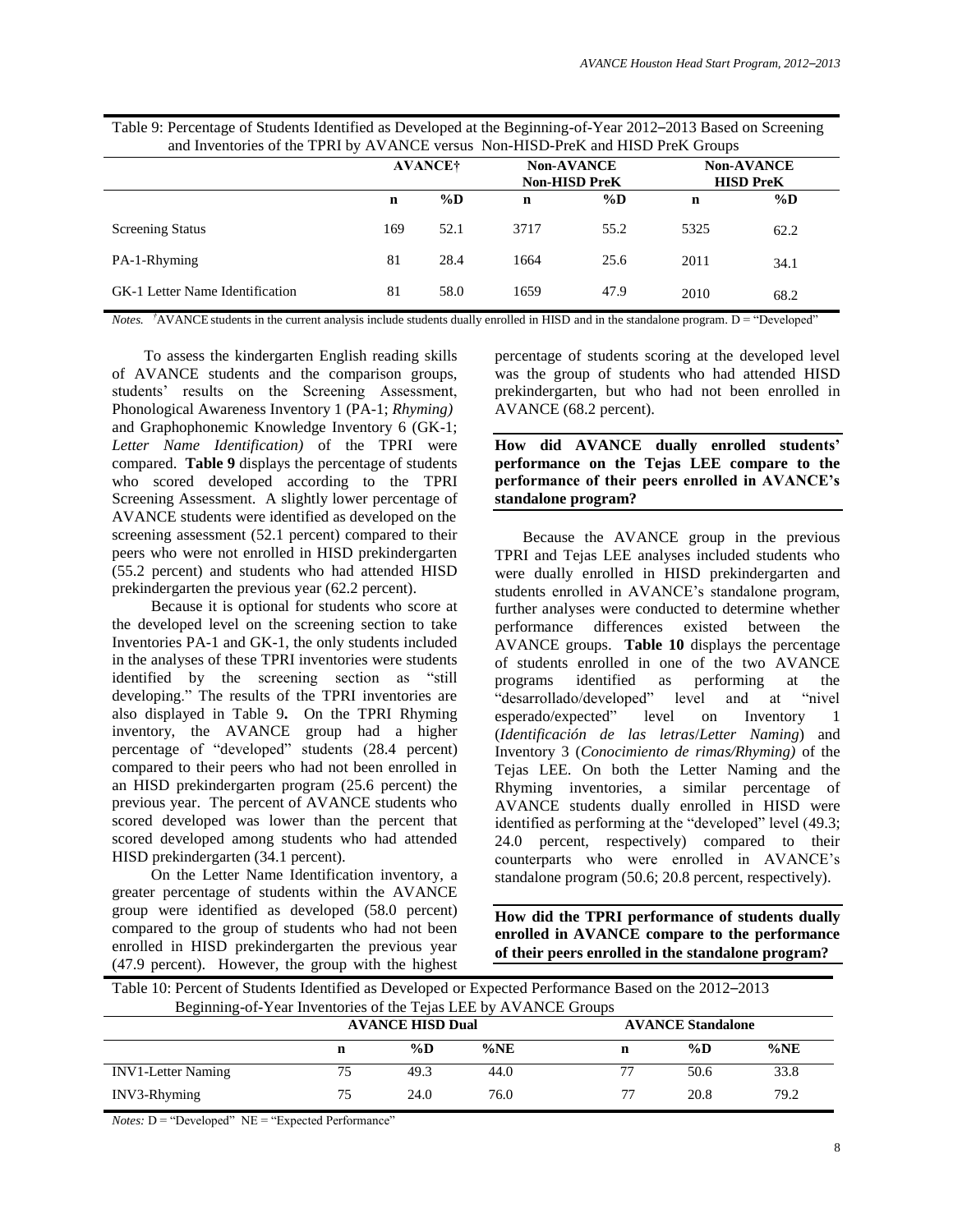**Table 11** displays the percentage of AVANCE students, aggregated by program type, who scored developed according to the TPRI Screening Assessment. Results indicate that a slightly greater percentage of AVANCE students who were dually enrolled in HISD scored at the developed level (53.2 percent) compared to the AVANCE student group enrolled in the standalone program (51.1 percent).

Again, the only students included in the analyses of the TPRI inventories were those identified by the screening section as "still developing." The results of the TPRI inventories are also displayed in Table 11**.** On the TPRI Rhyming inventory, a higher percentage of AVANCE students dually enrolled in HISD (35.1 percent) scored at the developed level compared to peers who were enrolled in the standalone program (22.7 percent). On the Letter Naming inventory, a slightly lower percentage of AVANCE students dually enrolled in HISD (56.8 percent) scored developed compared to the group of students who were enrolled in AVANCE's standalone program (59.1 percent).

#### **Discussion**

The current evaluation examined the 2012–2013 kindergarten performance of the 2011–2012 AVANCE prekindergarten cohort. Similar to the performance comparisons of previous AVANCE cohorts, the current results suggest that AVANCE students are benefitting academically to some extent the year following the Head Start intervention. Support for this notion is provided by findings suggesting that on the Aprenda tests AVANCE students outperform their demographically similar peers who did not attend a formal ECE program the previous year. In addition, students who attended AVANCE are less likely to be classified as at-risk of having reading difficulties than their demographically similar peers who did not receive a formal ECE intervention through local Head Start agencies or HISD.

Furthermore, the benefits that students gain from attending AVANCE are comparable to the benefits of attending HISD prekindergarten given that the performance differences between these two groups were not found to be statistically significantly different

when accounting for age, gender, economic status, LEP classification, and special education status. However, it should be noted that in some assessments, HISD prekindergarten students outperformed AVANCE students. This may be partially explained by the fact that all HISD teachers are required to have certification and a four-year college degree whereas Head Start agencies do not necessarily have these same requirements.

Results from this evaluation also provide additional support that AVANCE students who were dually enrolled in HISD performed at higher levels on most indicators compared to AVANCE students enrolled in standalone sites. As mentioned in previous evaluations (Corkin, 2012), this may be explained by the fact that AVANCE students dually enrolled in HISD receive instruction and support from two instructors rather than one.

The current evaluation has several limitations that should be addressed. The first is that despite identifying comparison groups that were demographically similar, it is not definitively known whether students who did not attend HISD prekindergarten received some other form of early childhood intervention. Along these same lines, another limitation is that baseline demographic information was not available for the comparison group of students who did not attend HISD prekindergarten. The third limitation is that comparison groups were not matched by prior performance levels because students within each of these groups are not administered the same assessments in prekindergarten. Including prior performance levels may help explain some of the variance in kindergarten performance between groups. However, for next year's evaluation this should no longer be a limitation given that the majority of students who attend prekindergarten will have their academic performance assessed through the Frog Street curriculum program assessments. Despite these limitations, similar to the performance results of the 2010–2011 AVANCE cohort, the current findings, for the most part, seem to corroborate previous research that has found short-term positive effects of Head Start (see Shager et al., 2013).

Future evaluations will examine how AVANCE

Table 11: Percentage of Students Identified as Developed at the Beginning-of-Year 2011–2012 Based on the Screening and Inventories of the TPRI by AVANCE Groups

|                                 |    | <b>AVANCE HISD Dual</b> | <b>AVANCE Standalone</b> |       |  |
|---------------------------------|----|-------------------------|--------------------------|-------|--|
|                                 | n  | $\%D$                   | n                        | $\%D$ |  |
| <b>Screening Status</b>         | 79 | 53.2                    | 90                       | 51.1  |  |
| PA-1-Rhyming                    | 37 | 35.1                    | 44                       | 22.7  |  |
| GK-1 Letter Name Identification | 37 | 56.8                    | 44                       | 59.1  |  |

*Note:* D = "Developed"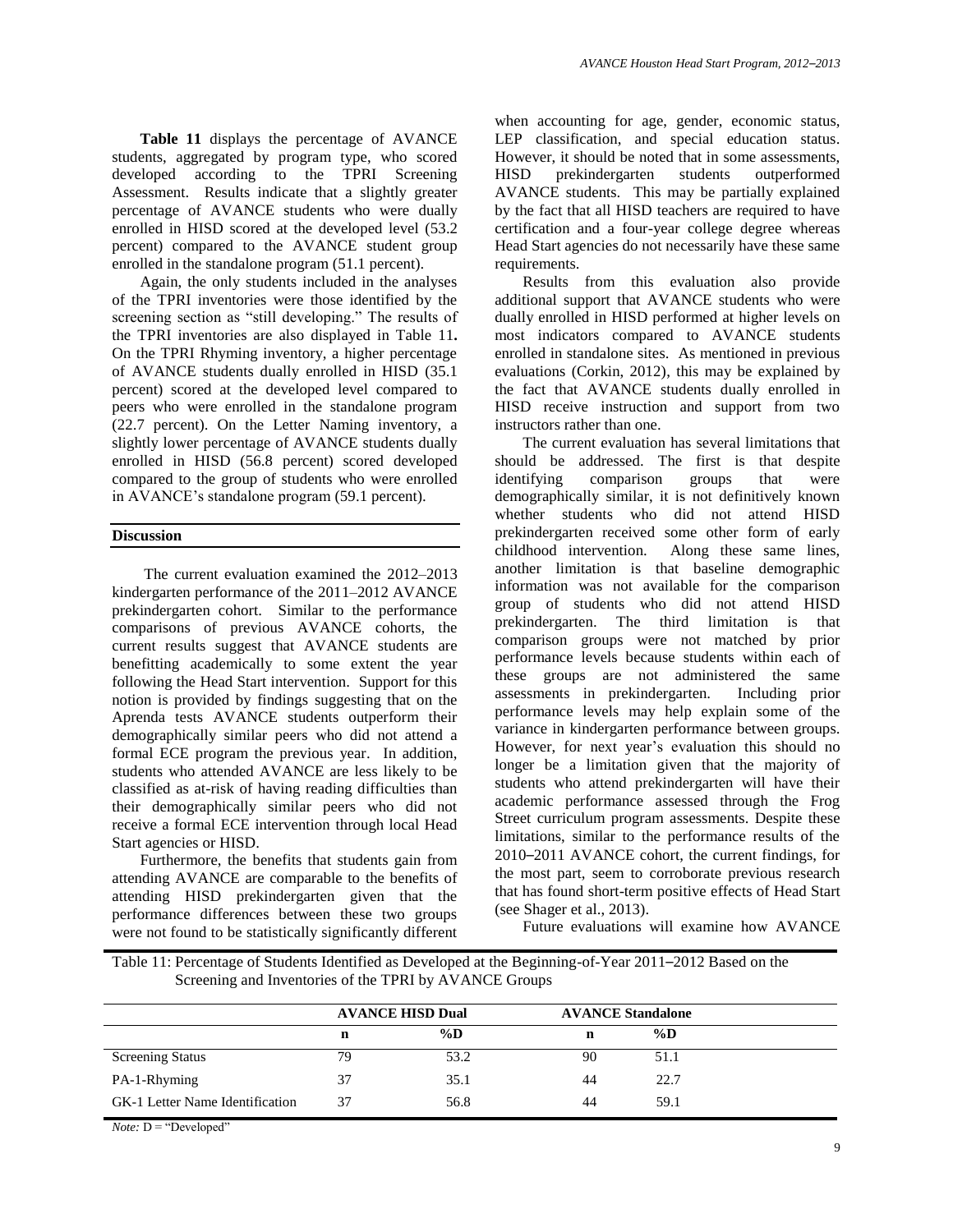students perform compared to other Houston-area Head Start programs. In addition, the first grade performance and retention of the 2010–2011 AVANCE student cohort (the second AVANCE cohort assessed) will be provided in a data report to AVANCE to continue AVANCE's goal of monitoring the academic achievement of their students over a twelve-year period until graduation.

### **References**

- Corkin, D.M., (2012). Longitudinal Data Study of AVANCE Students' 2011–2012 Academic Performance in HISD: Year 1 Tracking of the 2010–2011 Prekindergarten Cohort. *Houston Independent School District Research and Accountability Reports.*
- Currie, J. (2001). Early childhood intervention programs: What do we know? *Journal of Economic Perspectives, 15*, 213-238.
- Ferguson, C. J. (2009). An effect size primer: A guide for clinicians and researchers. *Professional Psychology: Research and Practice, 40*, 532-538. doi: 10.1037/a0015808.
- Guo, S, & Fraser, M. W. (2010). *Propensity Score Analysis.* Thousand Oaks, California: SAGE*.*.
- Nisbitt, R.E. (2009). Education is all in your mind. Retrieved April 19, 2011, from [http://www.nytimes.com/2009/02/08/opinion/08nis](http://www.nytimes.com/2009/02/08/opinion/08nisbett.html) [bett.html.](http://www.nytimes.com/2009/02/08/opinion/08nisbett.html)
- Rosenbaum, P. R., & Rubin, D. B. (1983). The central role of the propensity score in observation studies for causal effects. *Biometrika, 70*, 41–55.
- Shager, H.M., Schindler, H.S., Magnuson, K.A., Duncan, G. J., Yoshikawa, H., Hart, C.M.D. (2013). Can research design explain variation in Head Start research results? A meta-analysis of cognitive and achievement outcomes. *Educational Evaluation and Policy Analysis*, *35*, 76-95. doi: 10.3102/0162373712462453
- University of Texas System/Texas Education Agency. (2010). Texas primary reading inventory. Austin, TX.
- Zhai, F., Brooks-Gunn, J., & Waldfogel, J. (2011). Head Start and urban children's school readiness: A birth cohort study in 18 cities. *Developmental Psychology, 47*, 134-152.

For additional information contact the HISD Department of Research and Accountability at 713-556-6700 or e-mail Research@Houstonisd.org.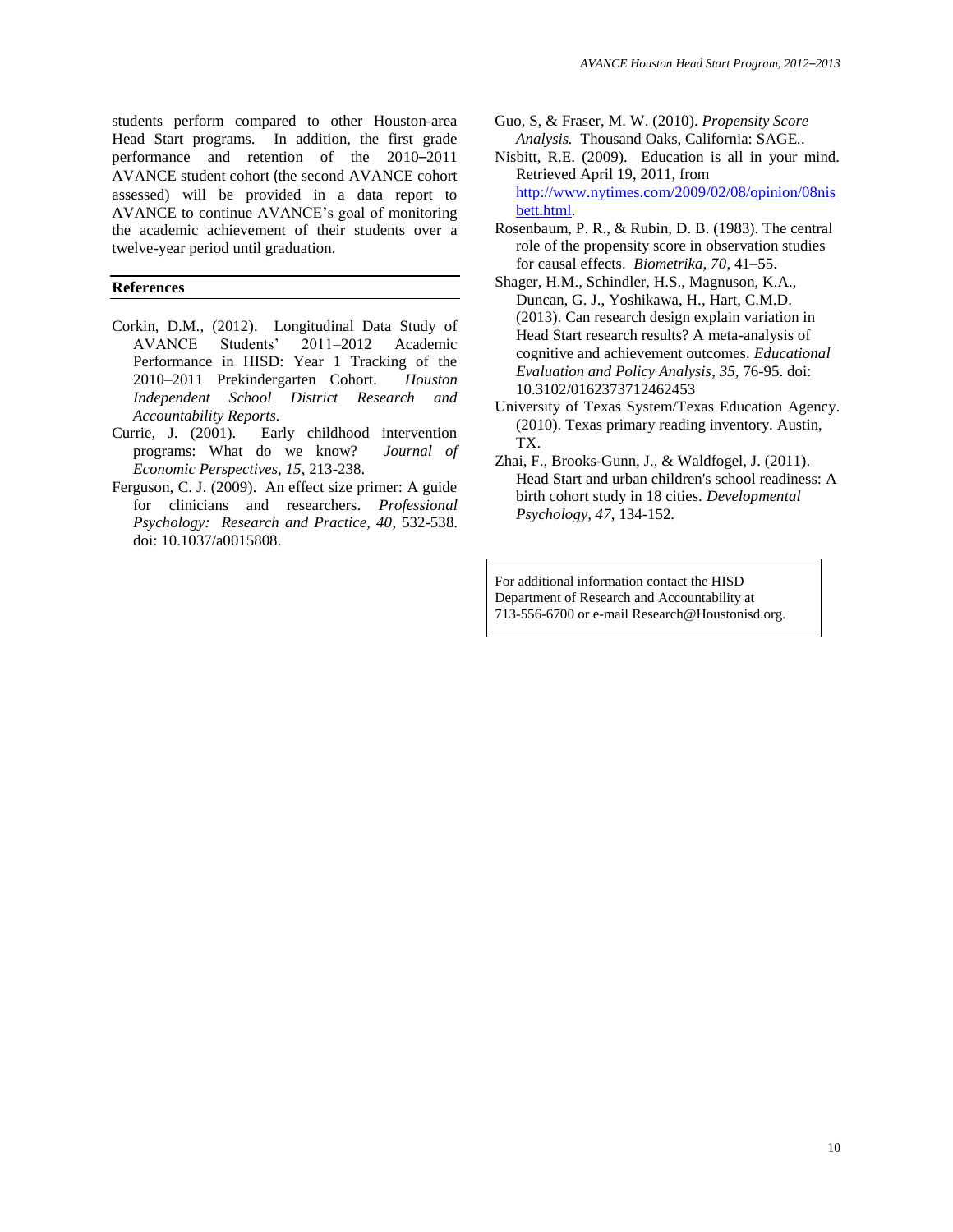## **APPENDIX A SCHOOLS ATTENDED BY AVANCE STUDENTS 2011–2012**

| Campus# | School Name           |
|---------|-----------------------|
| 106     | Atherton              |
| 109     | Berry                 |
| 113     | Paige, Roderick       |
| 119     | <b>Brookline</b>      |
| 120     | <b>Browning</b>       |
| 122     | <b>Burbank</b>        |
| 125     | <b>Burrus</b>         |
| 128     | Lyons                 |
| 132     | Coop                  |
| 137     | Dechaumes             |
| 157     | Garden Oaks           |
| 170     | Helms                 |
| 181     | Janowski              |
| 182     | Jefferson             |
| 186     | Robinson              |
| 188     | Kennedy               |
| 197     | Looscan               |
| 211     | <b>Oak Forest</b>     |
| 231     | Roosevelt             |
| 237     | Scarborough           |
| 241     | Sinclair              |
| 242     | Smith, K.             |
| 245     | Stevens               |
| 252     | Wainwright            |
| 257     | Whidby                |
| 279     | Tijerina              |
| 283     | Garcia                |
| 286     | Herrera               |
| 289     | Martinez, C.          |
| 298     | Martinez, R.          |
| 350     | Energ for Excell ECA  |
| 352     | Farias, Armandina ECC |
| 358     | Cook Jr., Felix       |
| 389     | Ketelsen              |
| 392     | Young Learners        |

*Note*. Campus number identified in 2011–2012 PEIMS.